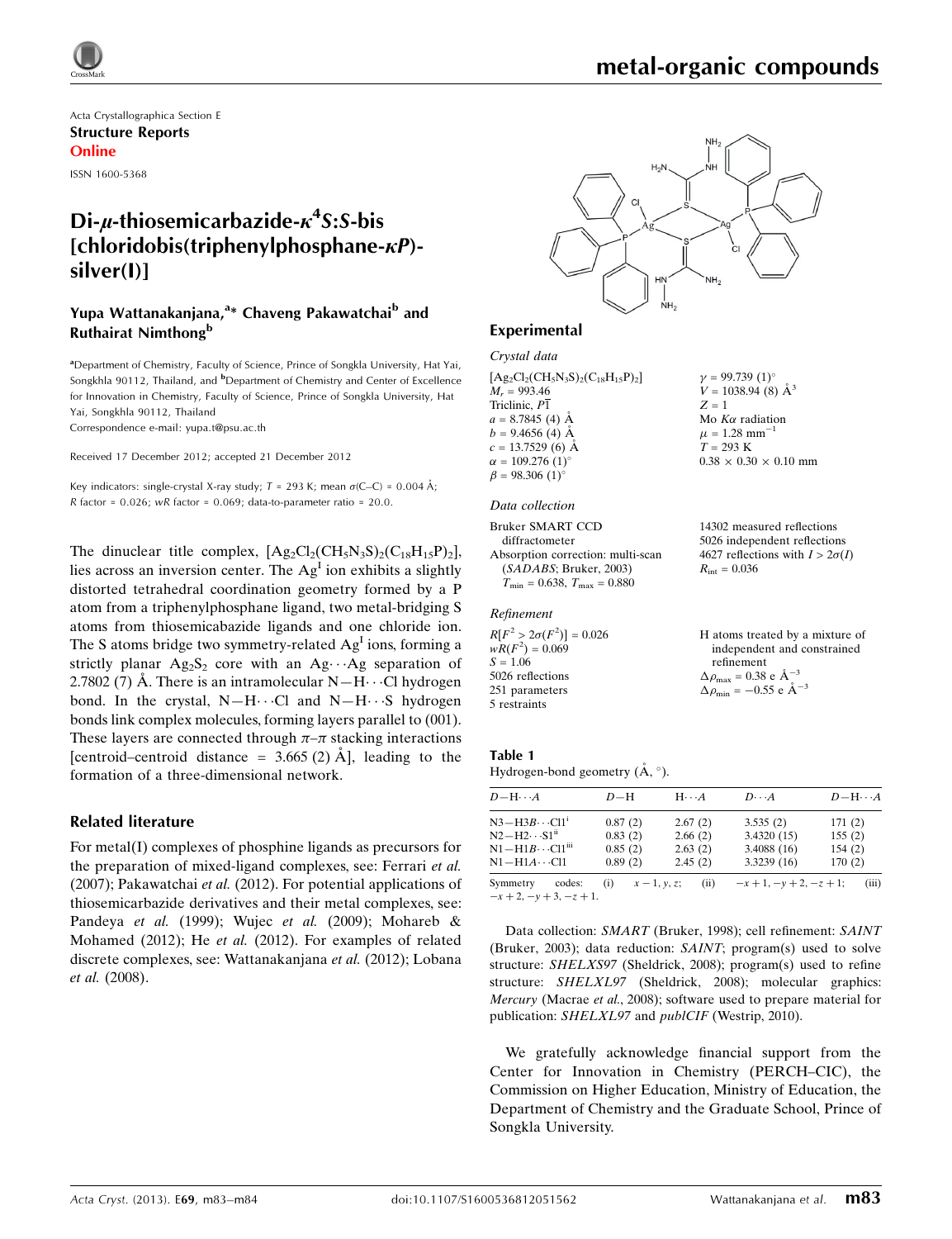Supplementary data and figures for this paper are available from the IUCr electronic archives (Reference: LH5573).

#### References

- Bruker (1998). SMART[. Bruker AXS Inc., Madison, Wisconsin, USA.](https://scripts.iucr.org/cgi-bin/cr.cgi?rm=pdfbb&cnor=lh5573&bbid=BB1)
- Bruker (2003). SAINT and SADABS[. Bruker AXS Inc., Madison, Wisconsin,](https://scripts.iucr.org/cgi-bin/cr.cgi?rm=pdfbb&cnor=lh5573&bbid=BB2) [USA.](https://scripts.iucr.org/cgi-bin/cr.cgi?rm=pdfbb&cnor=lh5573&bbid=BB2)
- [Ferrari, M. B., Bisceglie, F., Cavalli, E., Pelosi, G., Tarasconi, P. & Verdolino, V.](https://scripts.iucr.org/cgi-bin/cr.cgi?rm=pdfbb&cnor=lh5573&bbid=BB3) (2007). [Inorg. Chim. Acta](https://scripts.iucr.org/cgi-bin/cr.cgi?rm=pdfbb&cnor=lh5573&bbid=BB3), 360, 3233–3240.
- [He, J., Wang, X., Zhao, X., Liang, Y., He, H. & Fu, L. \(2012\).](https://scripts.iucr.org/cgi-bin/cr.cgi?rm=pdfbb&cnor=lh5573&bbid=BB4) Eur. J. Med. Chem. 54[, 925–930.](https://scripts.iucr.org/cgi-bin/cr.cgi?rm=pdfbb&cnor=lh5573&bbid=BB4)
- [Lobana, T. S., Sharma, R. S. & Butcher, R. J. \(2008\).](https://scripts.iucr.org/cgi-bin/cr.cgi?rm=pdfbb&cnor=lh5573&bbid=BB5) Polyhedron, 27, 1375– [1380.](https://scripts.iucr.org/cgi-bin/cr.cgi?rm=pdfbb&cnor=lh5573&bbid=BB5)
- [Macrae, C. F., Bruno, I. J., Chisholm, J. A., Edgington, P. R., McCabe, P.,](https://scripts.iucr.org/cgi-bin/cr.cgi?rm=pdfbb&cnor=lh5573&bbid=BB6) [Pidcock, E., Rodriguez-Monge, L., Taylor, R., van de Streek, J. & Wood,](https://scripts.iucr.org/cgi-bin/cr.cgi?rm=pdfbb&cnor=lh5573&bbid=BB6) P. A. (2008). [J. Appl. Cryst.](https://scripts.iucr.org/cgi-bin/cr.cgi?rm=pdfbb&cnor=lh5573&bbid=BB6) 41, 466–470.
- [Mohareb, R. M. & Mohamed, A. A. \(2012\).](https://scripts.iucr.org/cgi-bin/cr.cgi?rm=pdfbb&cnor=lh5573&bbid=BB7) Int. J. Pure. Appl. Chem. 2, 144– [155.](https://scripts.iucr.org/cgi-bin/cr.cgi?rm=pdfbb&cnor=lh5573&bbid=BB7)
- [Pakawatchai, C., Jantaramas, P., Mokhagul, J. & Nimthong, R. \(2012\).](https://scripts.iucr.org/cgi-bin/cr.cgi?rm=pdfbb&cnor=lh5573&bbid=BB8) Acta Cryst. E68[, m1506–m1507.](https://scripts.iucr.org/cgi-bin/cr.cgi?rm=pdfbb&cnor=lh5573&bbid=BB8)
- [Pandeya, S. N., Sriram, D., Nath, G. & DeClercq, E. \(1999\).](https://scripts.iucr.org/cgi-bin/cr.cgi?rm=pdfbb&cnor=lh5573&bbid=BB9) Eur. J. Pharm. Sci. 9[, 25–31.](https://scripts.iucr.org/cgi-bin/cr.cgi?rm=pdfbb&cnor=lh5573&bbid=BB9)
- [Sheldrick, G. M. \(2008\).](https://scripts.iucr.org/cgi-bin/cr.cgi?rm=pdfbb&cnor=lh5573&bbid=BB10) Acta Cryst. A64, 112–122.
- [Wattanakanjana, Y., Pakawatchai, C., Kowittheeraphong, S. & Nimthong, R.](https://scripts.iucr.org/cgi-bin/cr.cgi?rm=pdfbb&cnor=lh5573&bbid=BB11) (2012). Acta Cryst. E68[, m1572–m1573.](https://scripts.iucr.org/cgi-bin/cr.cgi?rm=pdfbb&cnor=lh5573&bbid=BB11)
- [Westrip, S. P. \(2010\).](https://scripts.iucr.org/cgi-bin/cr.cgi?rm=pdfbb&cnor=lh5573&bbid=BB12) J. Appl. Cryst. 43, 920–925.
- [Wujec, M., Stefan´ska, J., Siwek, A. & Tatarczak, M. \(2009\).](https://scripts.iucr.org/cgi-bin/cr.cgi?rm=pdfbb&cnor=lh5573&bbid=BB13) Acta Polon. [Pharm. Drug Res.](https://scripts.iucr.org/cgi-bin/cr.cgi?rm=pdfbb&cnor=lh5573&bbid=BB13) 66, 73–82.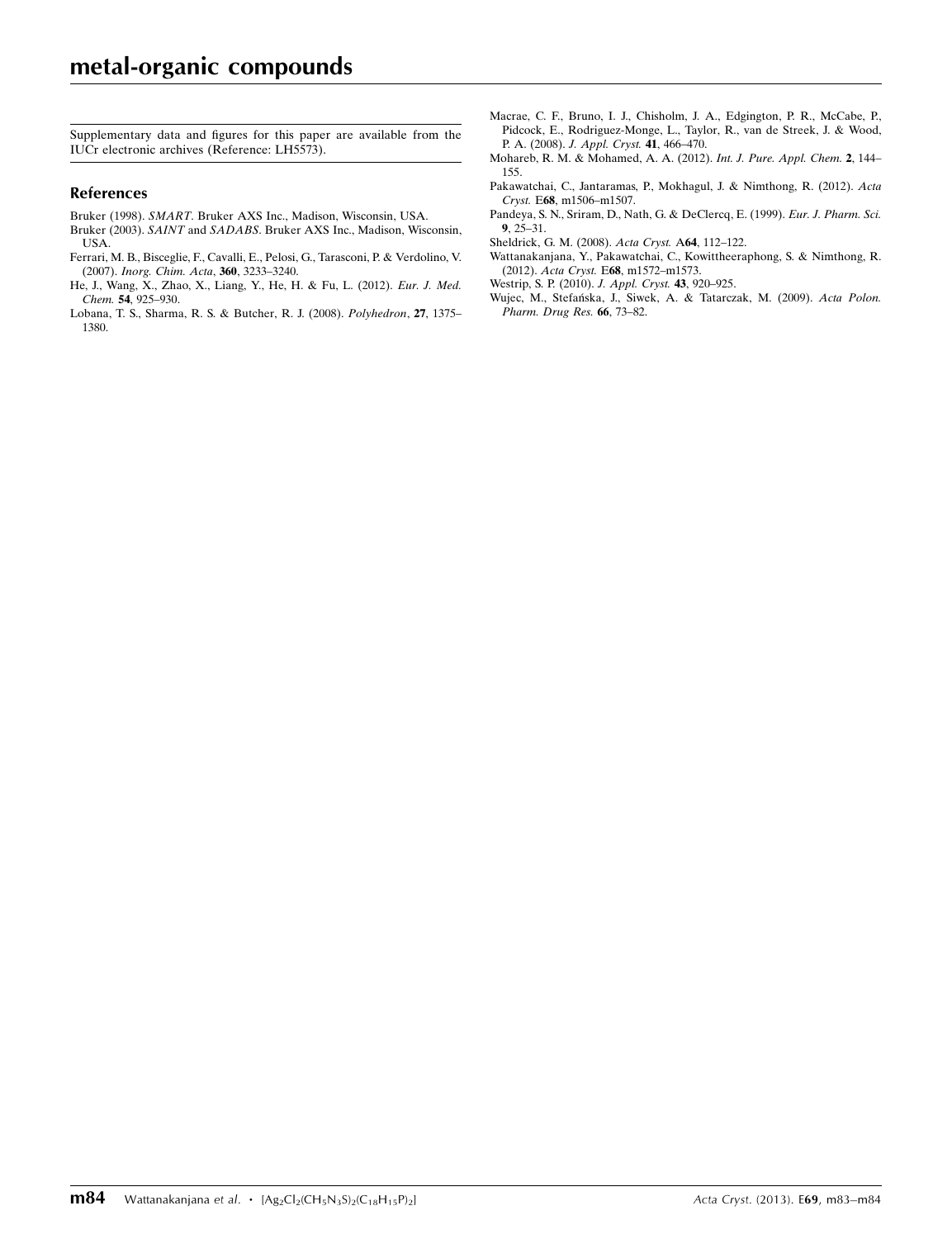# **supporting information**

*Acta Cryst.* (2013). E**69**, m83–m84 [doi:10.1107/S1600536812051562]

# **Di-***µ***-thiosemicarbazide-***κ***<sup>4</sup>** *S***:***S***-bis[chloridobis(triphenylphosphane-***κP***)silver(I)]**

## **Yupa Wattanakanjana, Chaveng Pakawatchai and Ruthairat Nimthong**

#### **S1. Comment**

Metal(I) complexes of phosphine ligands have been extensively studied as precursors for preparing mixed-ligand complexes (Ferrari *et al.*, 2007; Pakawatchai *et al.*, 2012) having different geometries such as mononuclear and dinuclear. Thiosemicabazide and thiosemicarbazide derivatives, as well as their metal complexes, have recently attracted considerable attention because of their relevance in biological systems such as antitumor, antimicrobial, antibacterial and antifungal activities (Pandeya *et al.*, 1999; Wujec *et al.*, 2009; Mohareb *et al.*, 2012; He *et al.*, 2012). Herein, the crystal structure of a dinuclear silver(I) chloride complex containing triphenylphosphane and thiosemicarbazide is described.

The molecular structure of the title dinuclear compound is shown in Fig. 1. The molecule lies acroos a crystallographic inversion center which is at the center of the Ag<sub>2</sub>S<sub>2</sub> core with a Ag<sup> $...$ </sup>Ag separation of 2.7802 (7) Å. The bond angles around Ag<sup>I</sup> ion are approximately in the range of  $111.851$  (15)–123.445 (15)°. Geometrical distortion from ideal angles (109.47°) can be explained by the need to accommodate the bulky triphenylphosphane groups. The P1—Ag1 bond length of 2.4225 (4) Å is slightly longer than that found in for example  $[Ag_2(C_6H_7N_2S)_2(C_{18}H_{15}P)_2]$ , which is 2.4088 (6) Å (Wattanakanjana *et al.*, 2012). The bridging Ag—S bond length (Ag1—S1 = 2.5202 (4) Å) is shorter than those observed in related silver(I) complexes containing S-bridged donor ligand, due to 2.5832 (8)–2.7208 (11) Å for  $[Ag_2Cl_2(1-S-1]$ pySH)<sub>2</sub>(PPh<sub>3</sub>)<sub>2</sub>] and 2.6306 (4)–2.6950 (7) Å for  $[Ag_2Br_2(1-S-pySH)_2(PPh_3)_2]$  (Lobana *et al.*, 2008). There is intramolecular N—H<sup> $...$ </sup>Cl hydrogen bond with the geometry N1 $\cdot$ ··Cl1 = 3.3239 (16) Å. In the crystal, an N1—H1*B*···Cl1 hydrogen bond connects molecules forming one dimensional chain alongs [010]. Each chain is linked through N2— H2···S1 and N3—H3*B*···Cl1 hydrogen bonds forming a layer parallel to (001) (Fig. 2). In addition, the layers are stacked *via*  $\pi \cdot \pi$  stacking interactions [centroid–centroid distance = 3.665 (2) Å, centroid = C31—C36 ring] froming the three dimensional network (Fig. 3).

## **S2. Experimental**

Triphenylphosphane  $(0.37 \text{ g}, 1.41 \text{ mmol})$  was dissolved in 30 cm<sup>3</sup> of acetonitrile at 335 K. AgCl  $(0.10 \text{ g}, 0.70 \text{ mmol})$  was added and the mixture was stirred for 2.5 h. Thiosemicabazide (0.06 g, 0.66 mmol) was added and the new reaction mixture was heated under reflux for 5 h. The resulting clear solution was filtered off and left to evaporate at room temperature. The crystalline solid, which was deposited upon standing for few days, was filtered off and dried under reduced pressure.

#### **S3. Refinement**

All H atoms bonded to C atoms were constrained with a riding model of 0.93 Å, and  $U_{iso}(H) = 1.2U_{eq}(C)$ . H atoms bonded to the N atoms were located in a difference Fourier map and refined isotropically, with restrained N—H distances 0.834 (16)–0.888 (16) Å with  $U_{iso}(H) = 1.2U_{eq}(N)$ .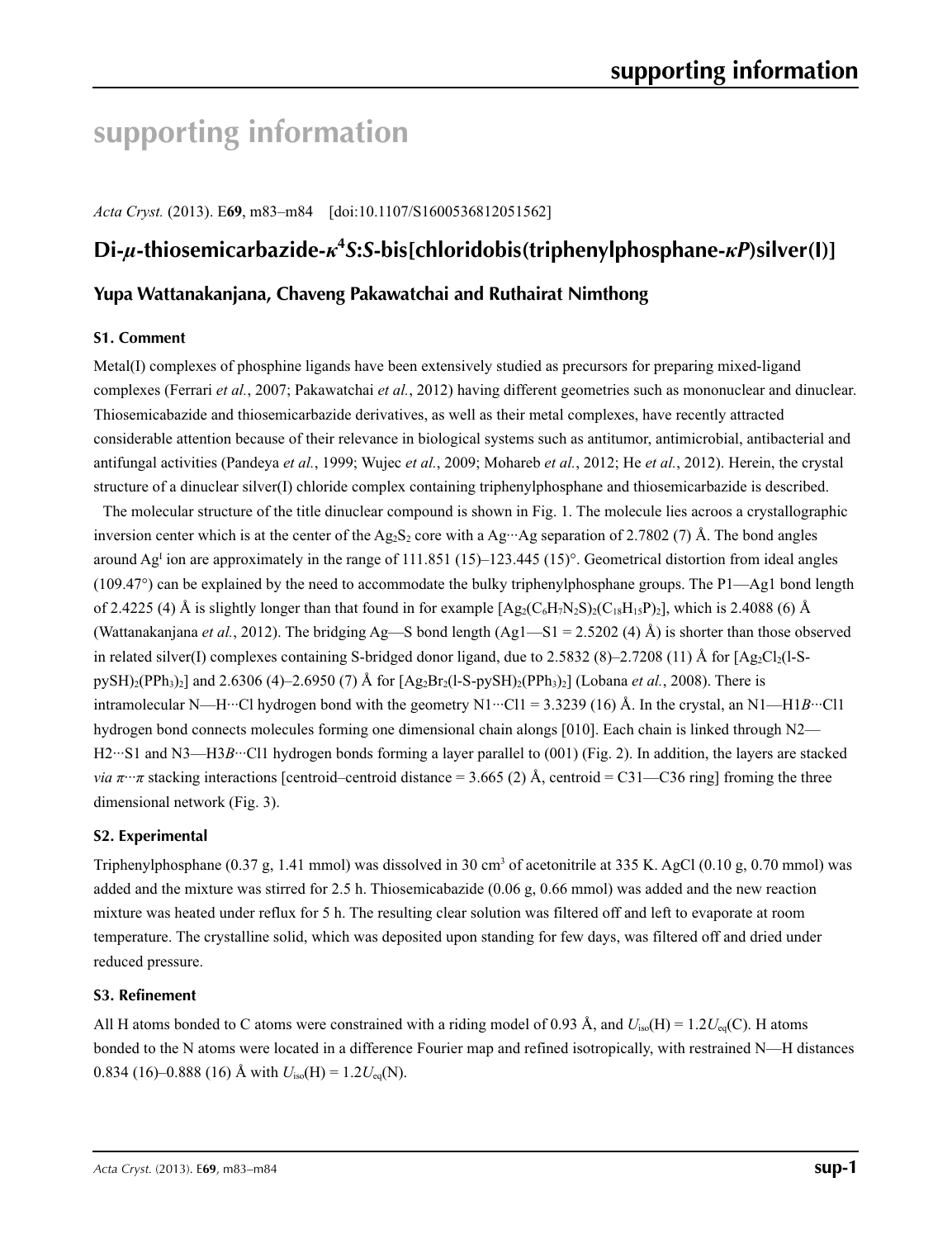

## **Figure 1**

The molecular structure with displacement ellipsoids drawn at the 30% probability level. H atoms are omitted for clarity.



## **Figure 2**

Part of the crystal structure with N—H···S and N—H···Cl hydrogen bonds shown as dashed lines.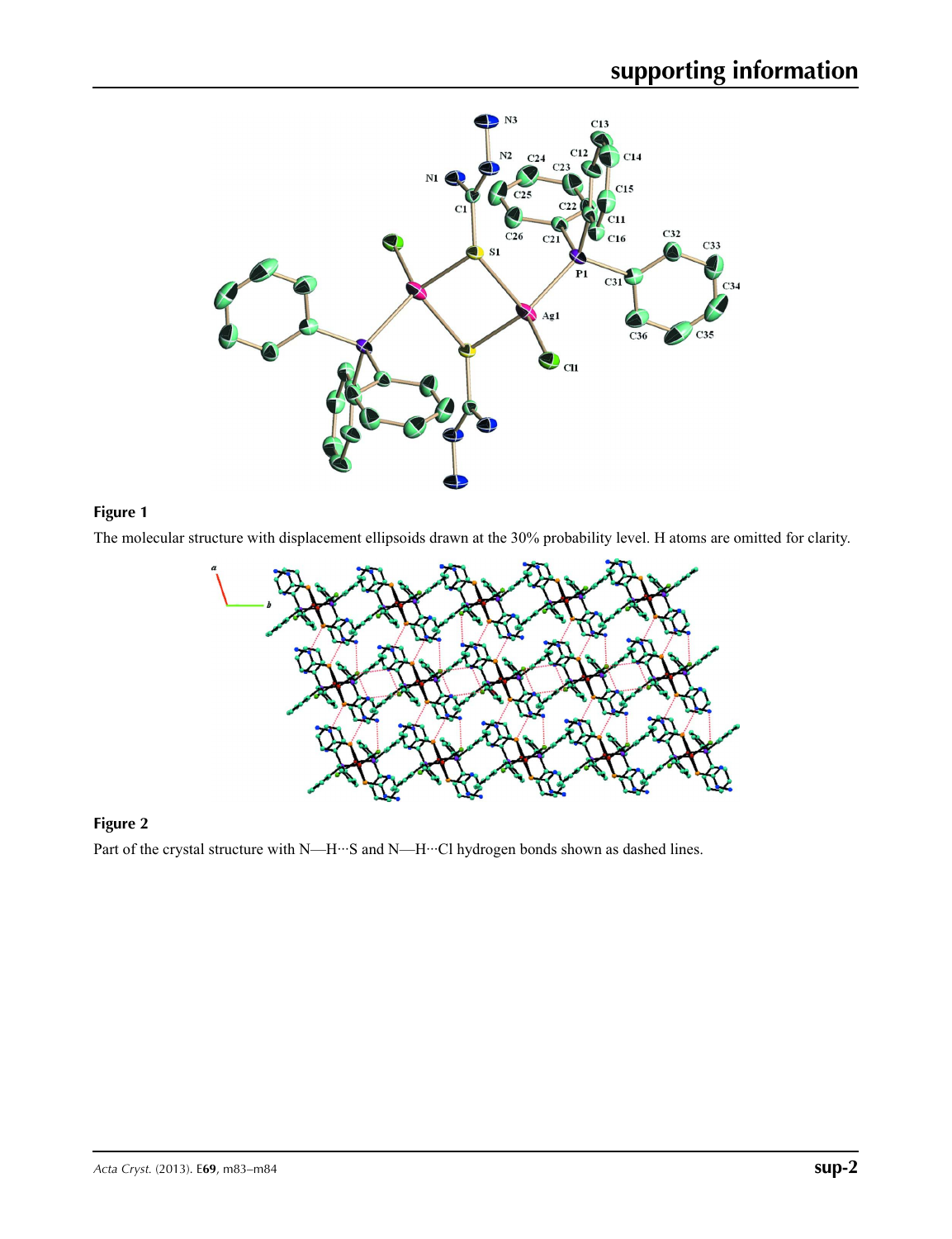

#### **Figure 3**

Part of the crystal structure with  $\pi-\pi$  stacking interactions shown as dashed lines.

## **Di-***µ***-thiosemicarbazide-** *κ***<sup>4</sup>** *S***:***S***-bis[chloridobis(triphenylphosphane-***κP***)silver(I)]**

#### *Crystal data*

 $[Ag_2Cl_2(CH_5N_3S)_2(C_{18}H_{15}P)_2]$  $M_r = 993.46$ Triclinic, *P*1 Hall symbol: -P 1  $a = 8.7845(4)$  Å  $b = 9.4656(4)$  Å  $c = 13.7529(6)$  Å  $\alpha$  = 109.276 (1)<sup>o</sup>  $\beta$  = 98.306 (1)<sup>o</sup>  $γ = 99.739(1)°$  $V = 1038.94(8)$  Å<sup>3</sup>

#### *Data collection*

| <b>Bruker SMART CCD</b>                  |
|------------------------------------------|
| diffractometer                           |
| Radiation source: fine-focus sealed tube |
| Graphite monochromator                   |
| Full–matrix least–squares on $F2$ scans  |
| Absorption correction: multi-scan        |
| (SADABS; Bruker, 2003)                   |
| $T_{\min}$ = 0.638, $T_{\max}$ = 0.880   |

#### *Refinement*

Refinement on *F*<sup>2</sup> Least-squares matrix: full  $R[F^2 > 2\sigma(F^2)] = 0.026$  $wR(F^2) = 0.069$  $S = 1.06$ 5026 reflections 251 parameters 5 restraints Primary atom site location: structure-invariant direct methods

*Z* = 1  $F(000) = 500$  $D_x = 1.588$  Mg m<sup>-3</sup> Mo *Kα* radiation,  $\lambda = 0.71073$  Å Cell parameters from 9010 reflections  $\theta$  = 2.3–28.0°  $\mu = 1.28$  mm<sup>-1</sup> *T* = 293 K Block, colorless  $0.38 \times 0.30 \times 0.10$  mm

14302 measured reflections 5026 independent reflections 4627 reflections with  $I > 2\sigma(I)$  $R_{\text{int}} = 0.036$  $\theta_{\text{max}} = 28.0^{\circ}, \theta_{\text{min}} = 1.6^{\circ}$  $h = -11 \rightarrow 11$  $k = -12 \rightarrow 12$ *l* = −18→18

Secondary atom site location: difference Fourier map Hydrogen site location: inferred from neighbouring sites H atoms treated by a mixture of independent and constrained refinement  $w = 1/[\sigma^2 (F_o^2) + (0.0293P)^2 + 0.2733P]$ where  $P = (F_o^2 + 2F_c^2)/3$  $(\Delta/\sigma)_{\text{max}} = 0.003$  $\Delta\rho_{\text{max}} = 0.38$  e Å<sup>-3</sup>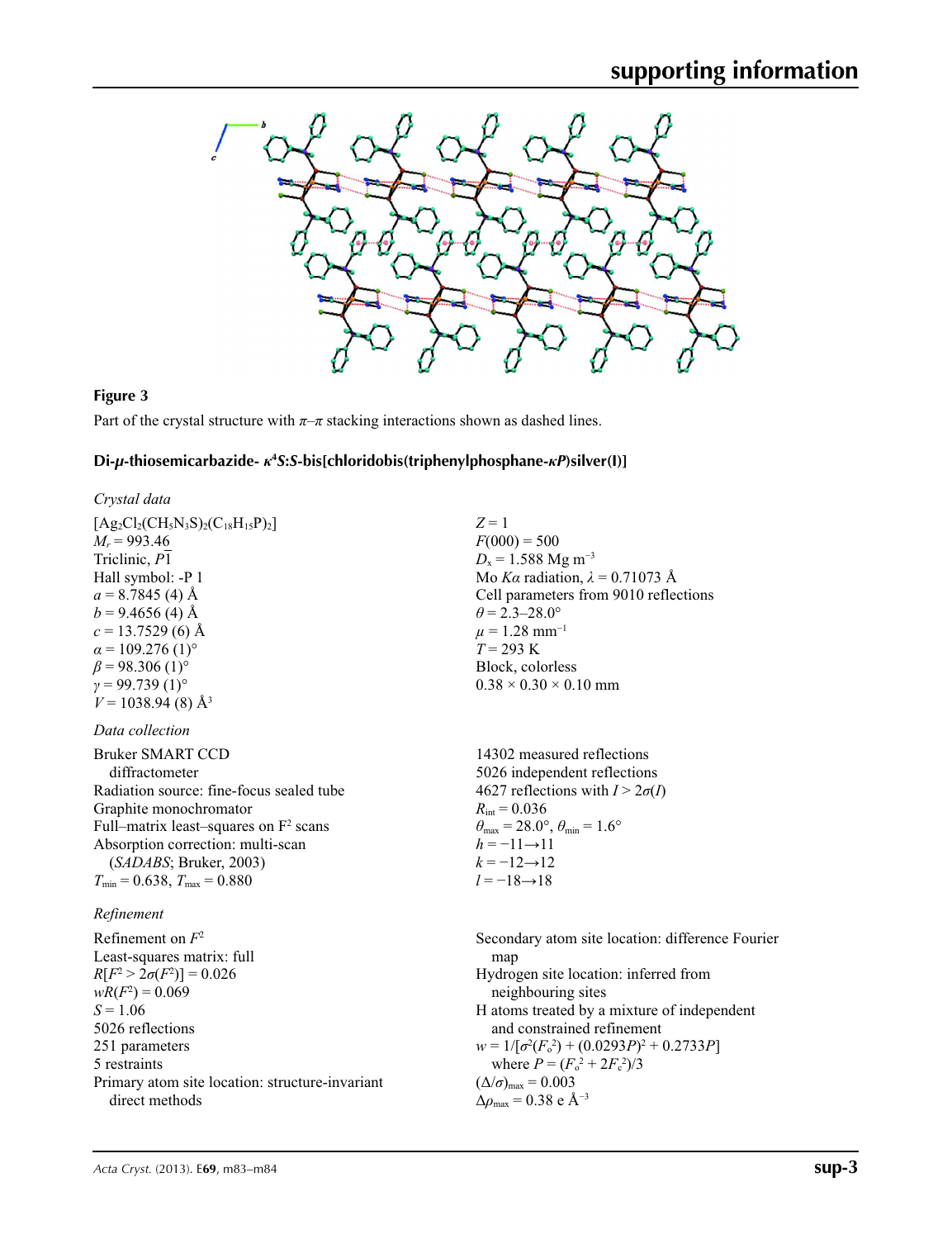Δ*ρ*min = −0.55 e Å−3 Extinction correction: *SHELXL97* (Sheldrick, 2008), Fc\* =kFc[1+0.001xFc2 *λ*3 /sin(2*θ*)]-1/4 Extinction coefficient: 0.0693 (18)

#### *Special details*

**Geometry**. All e.s.d.'s (except the e.s.d. in the dihedral angle between two l.s. planes) are estimated using the full covariance matrix. The cell e.s.d.'s are taken into account individually in the estimation of e.s.d.'s in distances, angles and torsion angles; correlations between e.s.d.'s in cell parameters are only used when they are defined by crystal symmetry. An approximate (isotropic) treatment of cell e.s.d.'s is used for estimating e.s.d.'s involving l.s. planes. **Refinement**. Refinement of  $F^2$  against ALL reflections. The weighted *R*-factor  $wR$  and goodness of fit *S* are based on  $F^2$ , conventional *R*-factors *R* are based on *F*, with *F* set to zero for negative  $F^2$ . The threshold expression of  $F^2 > \sigma(F^2)$  is used only for calculating *R*-factors(gt) *etc*. and is not relevant to the choice of reflections for refinement. *R*-factors based on *F*<sup>2</sup> are statistically about twice as large as those based on *F*, and *R*- factors based on ALL data will be even larger.

*Fractional atomic coordinates and isotropic or equivalent isotropic displacement parameters (Å<sup>2</sup>)* 

|                 | $\boldsymbol{x}$ | $\mathcal{V}$ | $\boldsymbol{Z}$ | $U_{\rm iso}$ */ $U_{\rm eq}$ |  |
|-----------------|------------------|---------------|------------------|-------------------------------|--|
| C1              | 0.71808(17)      | 1.20926(18)   | 0.50782(12)      | 0.0350(3)                     |  |
| C11             | 1.16762(18)      | 0.7721(2)     | 0.21780(12)      | 0.0418(3)                     |  |
| C12             | 1.2004(2)        | 0.6279(3)     | 0.18680(16)      | 0.0564(5)                     |  |
| H12             | 1.1194           | 0.5403        | 0.1675           | $0.068*$                      |  |
| C13             | 1.3557(3)        | 0.6145(3)     | 0.18463(19)      | 0.0701(6)                     |  |
| H13             | 1.3781           | 0.5177        | 0.1635           | $0.084*$                      |  |
| C14             | 1.4747(3)        | 0.7429(4)     | 0.21342(19)      | 0.0712(7)                     |  |
| H14             | 1.5778           | 0.7330        | 0.2111           | $0.085*$                      |  |
| C15             | 1.4436(2)        | 0.8871(3)     | 0.24596(17)      | 0.0628(6)                     |  |
| H15             | 1.5255           | 0.9741        | 0.2657           | $0.075*$                      |  |
| C16             | 1.2904(2)        | 0.9025(2)     | 0.24935(14)      | 0.0481(4)                     |  |
| H16             | 1.2695           | 0.9999        | 0.2727           | $0.058*$                      |  |
| C21             | 0.84762(18)      | 0.61752(19)   | 0.20371(13)      | 0.0404(3)                     |  |
| C22             | 0.7696(2)        | 0.5083(2)     | 0.10569(15)      | 0.0546(4)                     |  |
| H22             | 0.7794           | 0.5284        | 0.0448           | $0.065*$                      |  |
| C23             | 0.6776(3)        | 0.3701(3)     | 0.09818(19)      | 0.0678(6)                     |  |
| H23             | 0.6257           | 0.2977        | 0.0322           | $0.081*$                      |  |
| C <sub>24</sub> | 0.6619(3)        | 0.3386(3)     | 0.1867(2)        | 0.0732(6)                     |  |
| H <sub>24</sub> | 0.6023           | 0.2439        | 0.1809           | $0.088*$                      |  |
| C <sub>25</sub> | 0.7351(3)        | 0.4481(3)     | 0.2851(2)        | 0.0789(7)                     |  |
| H25             | 0.7228           | 0.4276        | 0.3456           | $0.095*$                      |  |
| C <sub>26</sub> | 0.8265(3)        | 0.5878(3)     | 0.29402(17)      | 0.0619(5)                     |  |
| H26             | 0.8737           | 0.6618        | 0.3603           | $0.074*$                      |  |
| C31             | 0.90601(19)      | 0.8272(2)     | 0.09696(15)      | 0.0447(4)                     |  |
| C32             | 0.9697(3)        | 0.7705(2)     | 0.00965(15)      | 0.0562(4)                     |  |
| H32             | 1.0525           | 0.7220        | 0.0147           | $0.067*$                      |  |
| C33             | 0.9124(3)        | 0.7846(3)     | $-0.08519(19)$   | 0.0758(7)                     |  |
| H33             | 0.9564           | 0.7463        | $-0.1433$        | $0.091*$                      |  |
| C <sub>34</sub> | 0.7892(4)        | 0.8561(4)     | $-0.0922(3)$     | 0.0916(10)                    |  |
| H34             | 0.7483           | 0.8642        | $-0.1559$        | $0.110*$                      |  |
| C <sub>35</sub> | 0.7272(3)        | 0.9150(4)     | $-0.0065(3)$     | 0.0931(10)                    |  |
| H35             | 0.6449           | 0.9639        | $-0.0121$        | $0.112*$                      |  |
|                 |                  |               |                  |                               |  |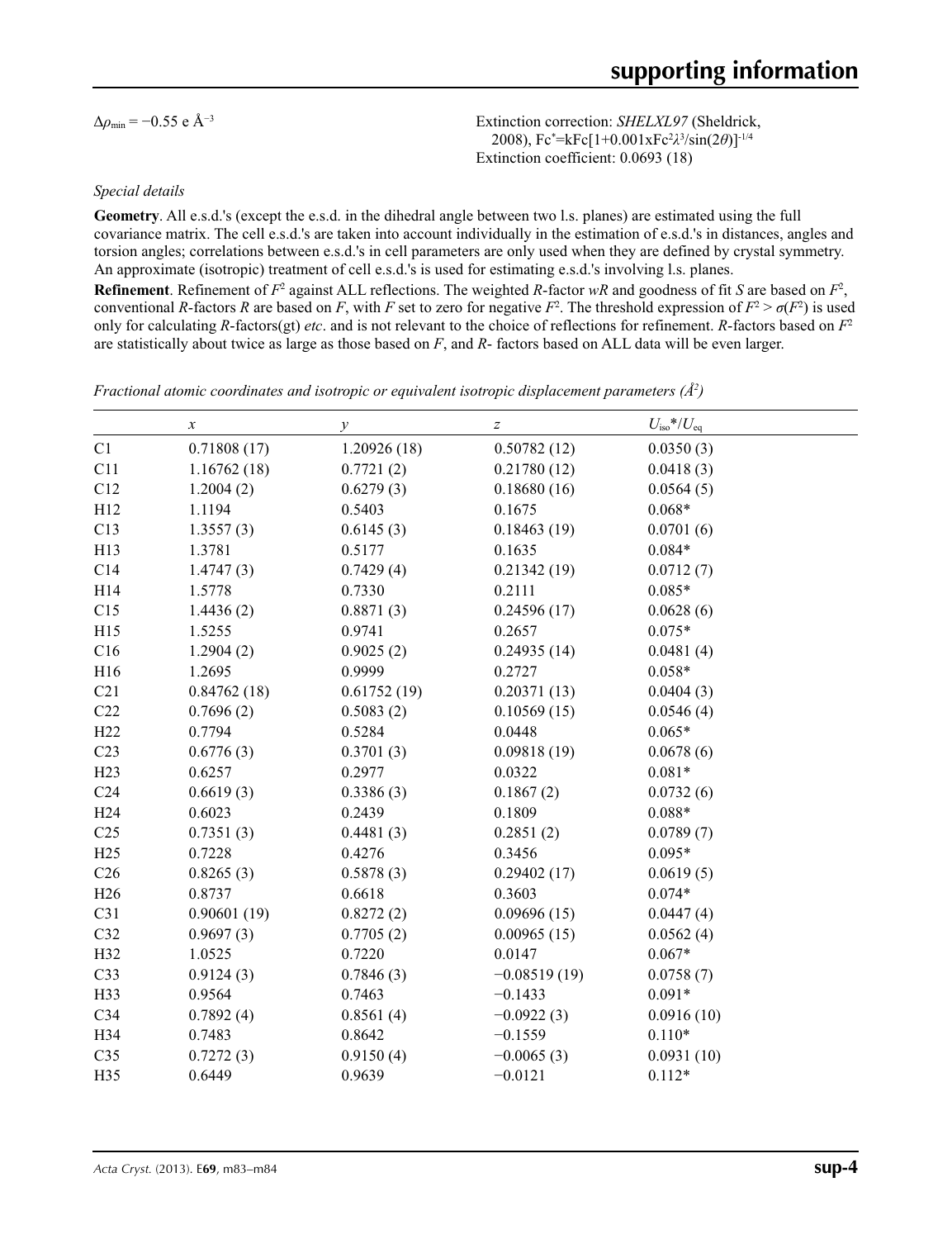| C <sub>36</sub> | 0.7850(2)    | 0.9031(3)    | 0.0888(2)    | 0.0666(6)   |  |
|-----------------|--------------|--------------|--------------|-------------|--|
| H <sub>36</sub> | 0.7432       | 0.9457       | 0.1472       | $0.080*$    |  |
| N1              | 0.82011(18)  | 1.32995(18)  | 0.51108(14)  | 0.0474(3)   |  |
| N <sub>2</sub>  | 0.57728(17)  | 1.22460(17)  | 0.52697(14)  | 0.0478(3)   |  |
| N <sub>3</sub>  | 0.5365(2)    | 1.3672(2)    | 0.54628(19)  | 0.0609(5)   |  |
| P <sub>1</sub>  | 0.96967(5)   | 0.80383(5)   | 0.22142(3)   | 0.03895(10) |  |
| S <sub>1</sub>  | 0.75685(4)   | 1.02919(4)   | 0.47995(3)   | 0.03889(10) |  |
| C <sub>11</sub> | 1.13857(6)   | 1.28186(5)   | 0.41121(4)   | 0.05418(12) |  |
| Ag1             | 0.977789(17) | 1.016088(15) | 0.381354(12) | 0.05737(8)  |  |
| H1A             | 0.912(2)     | 1.320(3)     | 0.4929(19)   | $0.069*$    |  |
| H1B             | 0.797(3)     | 1.417(2)     | 0.530(2)     | $0.069*$    |  |
| H <sub>2</sub>  | 0.518(3)     | 1.146(2)     | 0.526(2)     | $0.069*$    |  |
| H3A             | 0.528(3)     | 1.404(3)     | 0.6102(14)   | $0.069*$    |  |
| H3B             | 0.443(2)     | 1.349(3)     | 0.5070(18)   | $0.069*$    |  |
|                 |              |              |              |             |  |

*Atomic displacement parameters (Å2 )*

|                 | $U^{11}$    | $U^{22}$    | $U^{33}$    | $U^{12}$      | $U^{13}$      | $U^{23}$      |
|-----------------|-------------|-------------|-------------|---------------|---------------|---------------|
| C1              | 0.0332(7)   | 0.0382(7)   | 0.0346(7)   | 0.0098(6)     | 0.0061(5)     | 0.0142(6)     |
| C11             | 0.0328(7)   | 0.0549(10)  | 0.0334(7)   | 0.0156(7)     | 0.0070(6)     | 0.0082(7)     |
| C12             | 0.0476(10)  | 0.0577(11)  | 0.0546(10)  | 0.0222(9)     | 0.0088(8)     | 0.0047(9)     |
| C13             | 0.0606(13)  | 0.0856(17)  | 0.0659(13)  | 0.0444(13)    | 0.0159(10)    | 0.0154(12)    |
| C14             | 0.0395(10)  | 0.116(2)    | 0.0689(13)  | 0.0367(12)    | 0.0176(9)     | 0.0363(14)    |
| C15             | 0.0352(9)   | 0.0982(17)  | 0.0597(12)  | 0.0118(10)    | 0.0102(8)     | 0.0366(12)    |
| C16             | 0.0377(8)   | 0.0630(11)  | 0.0454(9)   | 0.0119(8)     | 0.0088(7)     | 0.0218(8)     |
| C21             | 0.0336(7)   | 0.0431(8)   | 0.0419(8)   | 0.0124(6)     | 0.0080(6)     | 0.0107(7)     |
| C22             | 0.0610(11)  | 0.0483(10)  | 0.0432(9)   | 0.0011(8)     | 0.0152(8)     | 0.0063(8)     |
| C <sub>23</sub> | 0.0743(14)  | 0.0492(11)  | 0.0610(12)  | $-0.0057(10)$ | 0.0126(11)    | 0.0063(9)     |
| C <sub>24</sub> | 0.0709(14)  | 0.0592(13)  | 0.0896(17)  | 0.0004(11)    | 0.0118(12)    | 0.0368(13)    |
| C <sub>25</sub> | 0.0872(17)  | 0.0848(17)  | 0.0714(15)  | 0.0060(14)    | 0.0063(13)    | 0.0483(14)    |
| C <sub>26</sub> | 0.0638(12)  | 0.0692(13)  | 0.0483(10)  | 0.0083(10)    | $-0.0014(9)$  | 0.0249(10)    |
| C31             | 0.0343(7)   | 0.0401(8)   | 0.0552(10)  | 0.0030(6)     | 0.0044(7)     | 0.0166(7)     |
| C32             | 0.0637(12)  | 0.0529(11)  | 0.0468(10)  | 0.0099(9)     | 0.0097(8)     | 0.0141(8)     |
| C <sub>33</sub> | 0.0969(19)  | 0.0617(13)  | 0.0547(12)  | $-0.0107(13)$ | 0.0015(12)    | 0.0234(11)    |
| C34             | 0.0875(19)  | 0.0859(19)  | 0.097(2)    | $-0.0152(15)$ | $-0.0220(16)$ | 0.0621(18)    |
| C <sub>35</sub> | 0.0588(14)  | 0.100(2)    | 0.138(3)    | 0.0163(14)    | $-0.0038(16)$ | 0.078(2)      |
| C36             | 0.0438(10)  | 0.0688(13)  | 0.1000(17)  | 0.0183(9)     | 0.0158(11)    | 0.0442(13)    |
| N1              | 0.0388(7)   | 0.0386(7)   | 0.0699(10)  | 0.0106(6)     | 0.0169(7)     | 0.0230(7)     |
| N <sub>2</sub>  | 0.0372(7)   | 0.0396(7)   | 0.0729(10)  | 0.0145(6)     | 0.0200(7)     | 0.0226(7)     |
| N <sub>3</sub>  | 0.0468(9)   | 0.0477(9)   | 0.0920(14)  | 0.0236(7)     | 0.0164(9)     | 0.0234(9)     |
| P <sub>1</sub>  | 0.03125(19) | 0.0388(2)   | 0.0393(2)   | 0.00988(15)   | 0.00878(15)   | 0.00323(16)   |
| S1              | 0.03454(18) | 0.03454(19) | 0.0490(2)   | 0.01021(14)   | 0.01279(15)   | 0.01437(16)   |
| Cl1             | 0.0497(2)   | 0.0406(2)   | 0.0713(3)   | 0.00658(17)   | 0.0195(2)     | 0.0183(2)     |
| Ag1             | 0.05604(11) | 0.04168(10) | 0.06025(12) | 0.00514(6)    | 0.02583(7)    | $-0.00213(7)$ |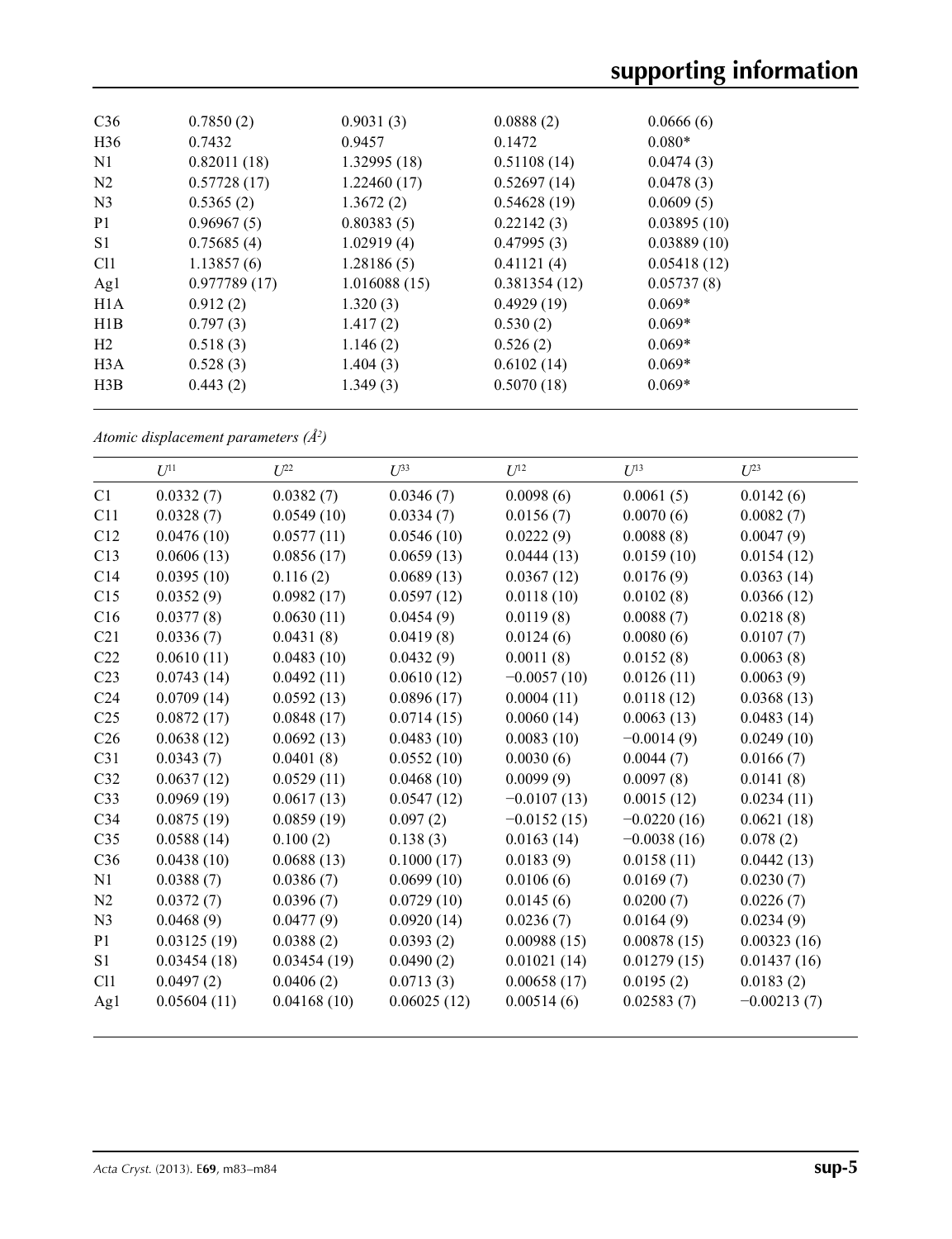*Geometric parameters (Å, º)*

| $C1 - N1$         | 1.311(2)   | $C25 - H25$              | 0.9300     |
|-------------------|------------|--------------------------|------------|
| $C1 - N2$         | 1.323(2)   | $C26 - H26$              | 0.9300     |
| $C1 - S1$         | 1.7236(16) | $C31 - C32$              | 1.383(3)   |
| $C11 - C12$       | 1.383(3)   | $C31 - C36$              | 1.391(3)   |
| $C11 - C16$       | 1.391(3)   | $C31 - P1$               | 1.8184(18) |
| $C11 - P1$        | 1.8189(16) | $C32-C33$                | 1.386(3)   |
| $C12 - C13$       | 1.394(3)   | C32-H32                  | 0.9300     |
| $C12 - H12$       | 0.9300     | $C33-C34$                | 1.377(4)   |
| $C13 - C14$       | 1.364(4)   | $C33$ -H33               | 0.9300     |
| $C13 - H13$       | 0.9300     | $C34 - C35$              | 1.360(5)   |
| $C14 - C15$       | 1.377(4)   | C34-H34                  | 0.9300     |
| $C14 - H14$       | 0.9300     | $C35-C36$                | 1.383(4)   |
| $C15 - C16$       | 1.384(3)   | C35-H35                  | 0.9300     |
| $C15 - H15$       | 0.9300     | $C36 - H36$              | 0.9300     |
| $C16 - H16$       | 0.9300     | $N1 - H1A$               | 0.888(16)  |
| $C21 - C22$       | 1.389(2)   | $N1 - H1B$               | 0.851(17)  |
| $C21 - C26$       | 1.391(3)   | $N2 - N3$                | 1.406(2)   |
| $C21 - P1$        | 1.8221(18) | $N2-H2$                  | 0.834(16)  |
| $C22-C23$         | 1.381(3)   | $N3 - H3A$               | 0.851(16)  |
| $C22 - H22$       | 0.9300     | $N3$ —H $3B$             | 0.870(16)  |
| $C23-C24$         | 1.366(4)   | $P1 - Ag1$               | 2.4225(4)  |
| $C23 - H23$       | 0.9300     | $S1 - Ag1$               | 2.5202(4)  |
| $C24 - C25$       | 1.384(4)   | $Cl1 - Ag1$              | 2.5378(5)  |
| $C24 - H24$       | 0.9300     | $Ag1 - Ag1$ <sup>i</sup> | 3.3502(4)  |
| $C25-C26$         | 1.383(3)   |                          |            |
| $N1-C1-N2$        | 119.02(15) | $C32 - C31 - P1$         | 123.22(14) |
| $N1-C1-S1$        | 123.57(12) | $C36 - C31 - P1$         | 118.21(17) |
| $N2 - C1 - S1$    | 117.41(12) | C31-C32-C33              | 121.2(2)   |
| $C12 - C11 - C16$ | 119.68(16) | C31-C32-H32              | 119.4      |
| $C12 - C11 - P1$  | 123.64(15) | C33-C32-H32              | 119.4      |
| $C16 - C11 - P1$  | 116.68(13) | C34-C33-C32              | 119.1(3)   |
| $C11 - C12 - C13$ | 119.7(2)   | C34-C33-H33              | 120.5      |
| $C11 - C12 - H12$ | 120.2      | C32-C33-H33              | 120.5      |
| $C13 - C12 - H12$ | 120.2      | $C35-C34-C33$            | 120.4(2)   |
| $C14 - C13 - C12$ | 120.2(2)   | C35-C34-H34              | 119.8      |
| $C14 - C13 - H13$ | 119.9      | C33-C34-H34              | 119.8      |
| $C12 - C13 - H13$ | 119.9      | $C34 - C35 - C36$        | 120.9(3)   |
| $C13 - C14 - C15$ | 120.57(19) | C34-C35-H35              | 119.6      |
| $C13 - C14 - H14$ | 119.7      | C36-C35-H35              | 119.6      |
| $C15 - C14 - H14$ | 119.7      | $C35-C36-C31$            | 119.8(3)   |
| $C14 - C15 - C16$ | 120.0(2)   | C35-C36-H36              | 120.1      |
| $C14 - C15 - H15$ | 120.0      | C31-C36-H36              | 120.1      |
| $C16 - C15 - H15$ | 120.0      | $Cl-M1-H1A$              | 120.0(17)  |
| $C15-C16-C11$     | 119.9(2)   | $Cl-M1-H1B$              | 119.0(18)  |
| $C15-C16-H16$     | 120.1      | $H1A - N1 - H1B$         | 121(2)     |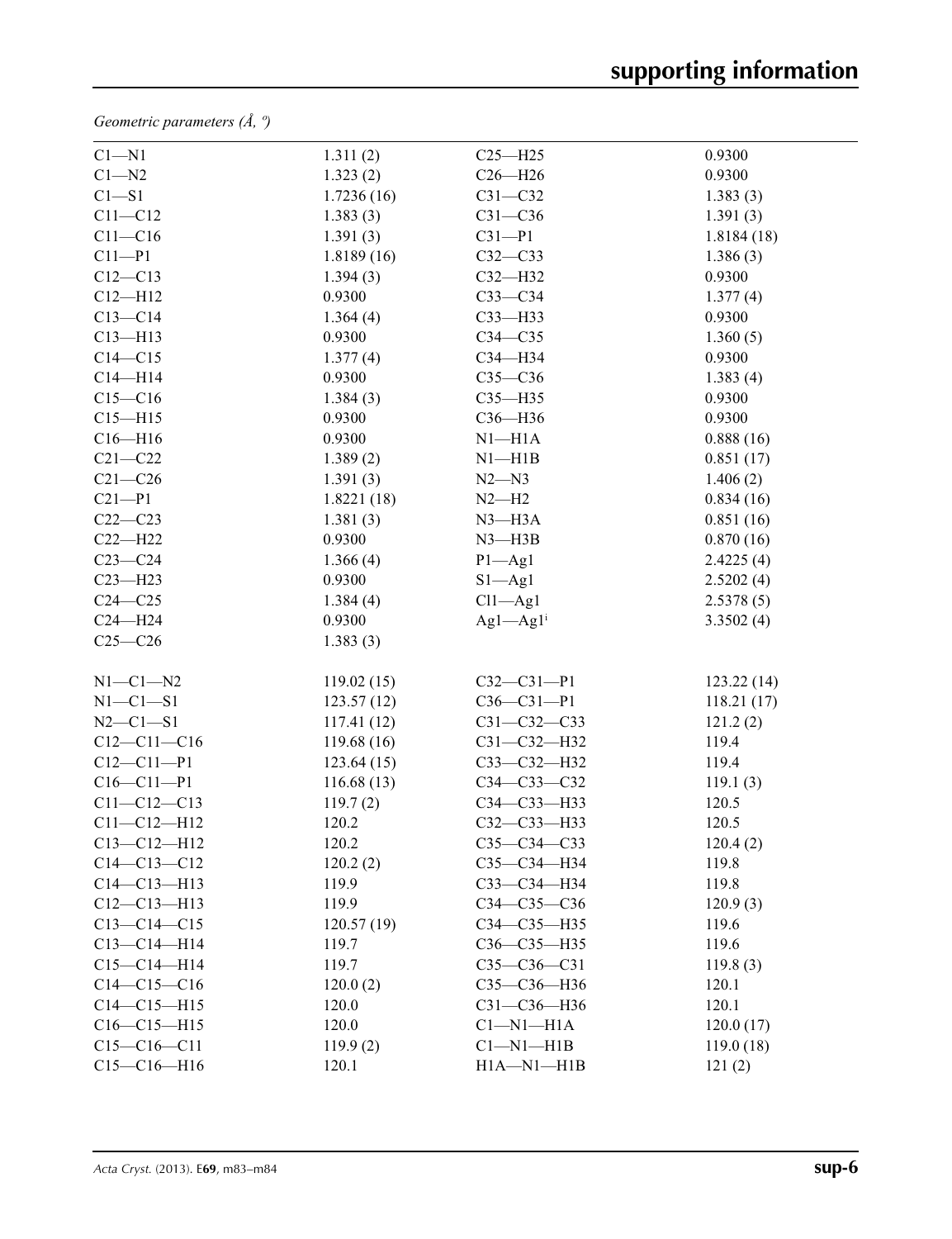| $C11 - C16 - H16$       | 120.1         | $C1 - N2 - N3$                 | 120.06(15)    |
|-------------------------|---------------|--------------------------------|---------------|
| $C22-C21-C26$           | 118.97(18)    | $Cl-M2-H2$                     | 115.7(18)     |
| $C22-C21-P1$            | 123.40(14)    | $N3 - N2 - H2$                 | 124.3(19)     |
| $C26 - C21 - P1$        | 117.55(14)    | $N2 - N3 - H3A$                | 109.2(19)     |
| $C23 - C22 - C21$       | 120.31(19)    | $N2 - N3 - H3B$                | 106.8(18)     |
| $C23 - C22 - H22$       | 119.8         | $H3A - N3 - H3B$               | 107(2)        |
| $C21 - C22 - H22$       | 119.8         | $C31-P1-C11$                   | 103.77(8)     |
| $C24 - C23 - C22$       | 120.6(2)      | $C31-P1-C21$                   | 103.33(8)     |
| $C24 - C23 - H23$       | 119.7         | $C11-P1-C21$                   | 105.00(8)     |
| $C22-C23-H23$           | 119.7         | $C31-P1-Ag1$                   | 117.05(6)     |
| $C23-C24-C25$           | 119.7(2)      | $C11-P1-Ag1$                   | 109.59(5)     |
| C23-C24-H24             | 120.1         | $C21-P1-Ag1$                   | 116.71(6)     |
| $C25-C24-H24$           | 120.1         | Cl—S1—Ag1                      | 108.17(5)     |
| $C26 - C25 - C24$       | 120.3(2)      | $P1 - Ag1 - S1$                | 123.445(15)   |
| $C26 - C25 - H25$       | 119.8         | $P1 - Ag1 - Cl1$               | 119.164 (17)  |
| $C24-C25-H25$           | 119.8         | $S1 - Ag1 - Cl1$               | 111.851(15)   |
| $C25-C26-C21$           | 120.0(2)      | $P1 - Ag1 - Ag1$ <sup>i</sup>  | 122.531(13)   |
| $C25-C26-H26$           | 120.0         | $S1 - Ag1 - Ag1$ <sup>i</sup>  | 58.885 (10)   |
| $C21 - C26 - H26$       | 120.0         | $Cl1 - Ag1 - Ag1$ <sup>i</sup> | 105.880(14)   |
| $C32 - C31 - C36$       | 118.6(2)      |                                |               |
|                         |               |                                |               |
| $C16-C11-C12-C13$       | $-1.8(3)$     | $C36-C31-P1-C21$               | 91.93 (16)    |
| $P1 - C11 - C12 - C13$  | 178.80(17)    | $C32-C31-P1-Ag1$               | 143.54(15)    |
| $C11-C12-C13-C14$       | 0.3(4)        | $C36-C31-P1-Ag1$               | $-37.84(17)$  |
| $C12-C13-C14-C15$       | 0.7(4)        | $C12 - C11 - P1 - C31$         | $-96.91(17)$  |
| $C13-C14-C15-C16$       | $-0.2(3)$     | $C16-C11-P1-C31$               | 83.68 (14)    |
| $C14-C15-C16-C11$       | $-1.3(3)$     | $C12-C11-P1-C21$               | 11.23(18)     |
| $C12-C11-C16-C15$       | 2.3(3)        | $C16-C11-P1-C21$               | $-168.18(13)$ |
| $P1 - C11 - C16 - C15$  | $-178.27(14)$ | $C12 - C11 - P1 - Ag1$         | 137.34(15)    |
| $C26-C21-C22-C23$       | $-2.5(3)$     | $C16-C11-P1-Ag1$               | $-42.07(14)$  |
| P1-C21-C22-C23          | $-179.27(18)$ | $C22-C21-P1-C31$               | 18.41 (17)    |
| $C21 - C22 - C23 - C24$ | 0.0(4)        | $C26-C21-P1-C31$               | $-158.39(15)$ |
| $C22-C23-C24-C25$       | 2.0(4)        | $C22-C21-P1-C11$               | $-90.05(16)$  |
| $C23-C24-C25-C26$       | $-1.3(5)$     | $C26-C21-P1-C11$               | 93.14 (16)    |
| $C24-C25-C26-C21$       | $-1.3(4)$     | $C22-C21-P1-Ag1$               | 148.38(14)    |
| $C22-C21-C26-C25$       | 3.1(3)        | $C26 - C21 - P1 - Ag1$         | $-28.42(16)$  |
| $P1 - C21 - C26 - C25$  | $-179.9(2)$   | $N1-C1-S1-Ag1$                 | $-21.93(16)$  |
| $C36-C31-C32-C33$       | $-1.7(3)$     | $N2-C1-S1-Ag1$                 | 158.21(12)    |
| P1-C31-C32-C33          | 176.89(16)    | $C31-P1-Ag1-S1$                | 96.31(6)      |
| $C31 - C32 - C33 - C34$ | $-0.2(3)$     | $C11-P1-Ag1-S1$                | $-145.95(6)$  |
| $C32-C33-C34-C35$       | 1.4(4)        | $C21-P1-Ag1-S1$                | $-26.83(6)$   |
| C33-C34-C35-C36         | $-0.7(4)$     | $C31-P1-Ag1-C11$               | $-55.26(7)$   |
| $C34-C35-C36-C31$       | $-1.3(4)$     | $C11-P1-Ag1-C11$               | 62.48(7)      |
| $C32-C31-C36-C35$       | 2.5(3)        | $C21-P1-Ag1-C11$               | $-178.40(6)$  |
| $P1 - C31 - C36 - C35$  | $-176.20(19)$ | $C31-P1-Ag1-Ag1$ <sup>i</sup>  | 168.06(6)     |
| $N1 - C1 - N2 - N3$     | 2.5(3)        | $C11-P1-Ag1-Ag1$ <sup>i</sup>  | $-74.21(7)$   |
| $S1 - C1 - N2 - N3$     | $-177.61(15)$ | $C21-P1-Ag1-Ag1$ <sup>i</sup>  | 44.92 (6)     |
| $C32-C31-P1-C11$        | 22.69 (18)    | Cl—S1—Ag1—P1                   | $-132.43(5)$  |